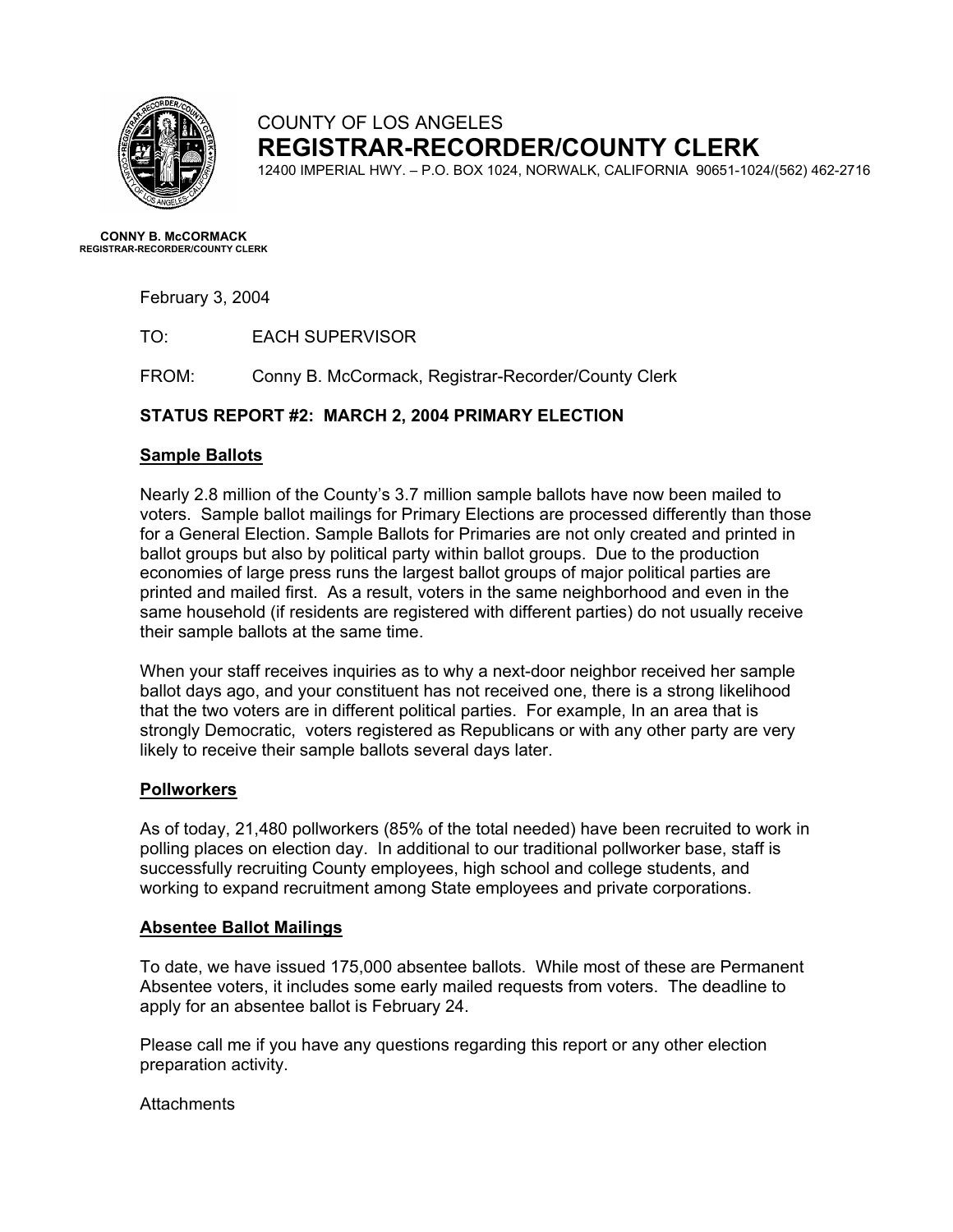# **MILESTONE STATUS REPORT OF KEY EVENTS**

Presidential Primary Election March 2, 2004

| <b>WEEK ENDING</b> |                                                                        |           |                   |      |     |      |                        |                                  |                         |
|--------------------|------------------------------------------------------------------------|-----------|-------------------|------|-----|------|------------------------|----------------------------------|-------------------------|
|                    | <b>EVENT</b>                                                           | 1/16      | 1/23              | 1/30 | 2/6 | 2/13 | 2/20                   | 2/27                             | 3/5                     |
| 1.                 | FINALIZE BALLOT PAGE DESIGN.                                           | ▲<br>1/11 |                   |      |     |      |                        |                                  |                         |
|                    | 2. RECRUIT AND APPOINT PRECINCT OFFICERS.                              |           |                   |      |     |      |                        |                                  | Δ<br>$\overline{3/1}$   |
|                    | 3. UPDATE REGISTRATION RECORDS.                                        |           |                   |      |     |      | Δ<br>$\overline{2/17}$ |                                  |                         |
|                    | 4. TESTING OF ELECTION NIGHT DATA<br>PROCESSING HARDWARE AND PROGRAMS. |           |                   |      |     |      |                        |                                  | $\frac{\triangle}{3/2}$ |
|                    | 5. RECEIVE SAMPLE BALLOTS AND<br><b>BALLOT PAGES FROM PRINTERS.</b>    |           | $\overline{1/21}$ |      |     |      |                        |                                  |                         |
|                    | 6. MAIL SAMPLE BALLOTS.                                                |           |                   |      |     |      |                        | $\triangle$<br>$\overline{2/2}3$ |                         |
|                    | 7. PRECINCT SUPPLIES AND VOTE RECORDERS<br>ASSEMBLED.                  |           |                   |      |     |      | $\frac{1}{2/18}$       |                                  |                         |
|                    | 8. BOOTH AND SUPPLIES PICKED-UP BY<br>PRECINCT INSPECTORS.             |           |                   |      |     |      |                        |                                  |                         |
|                    |                                                                        |           |                   |      |     |      |                        | $\cancel{\vartriangle}$<br>2/22  |                         |

A SCHEDULE COMPLETION DATE